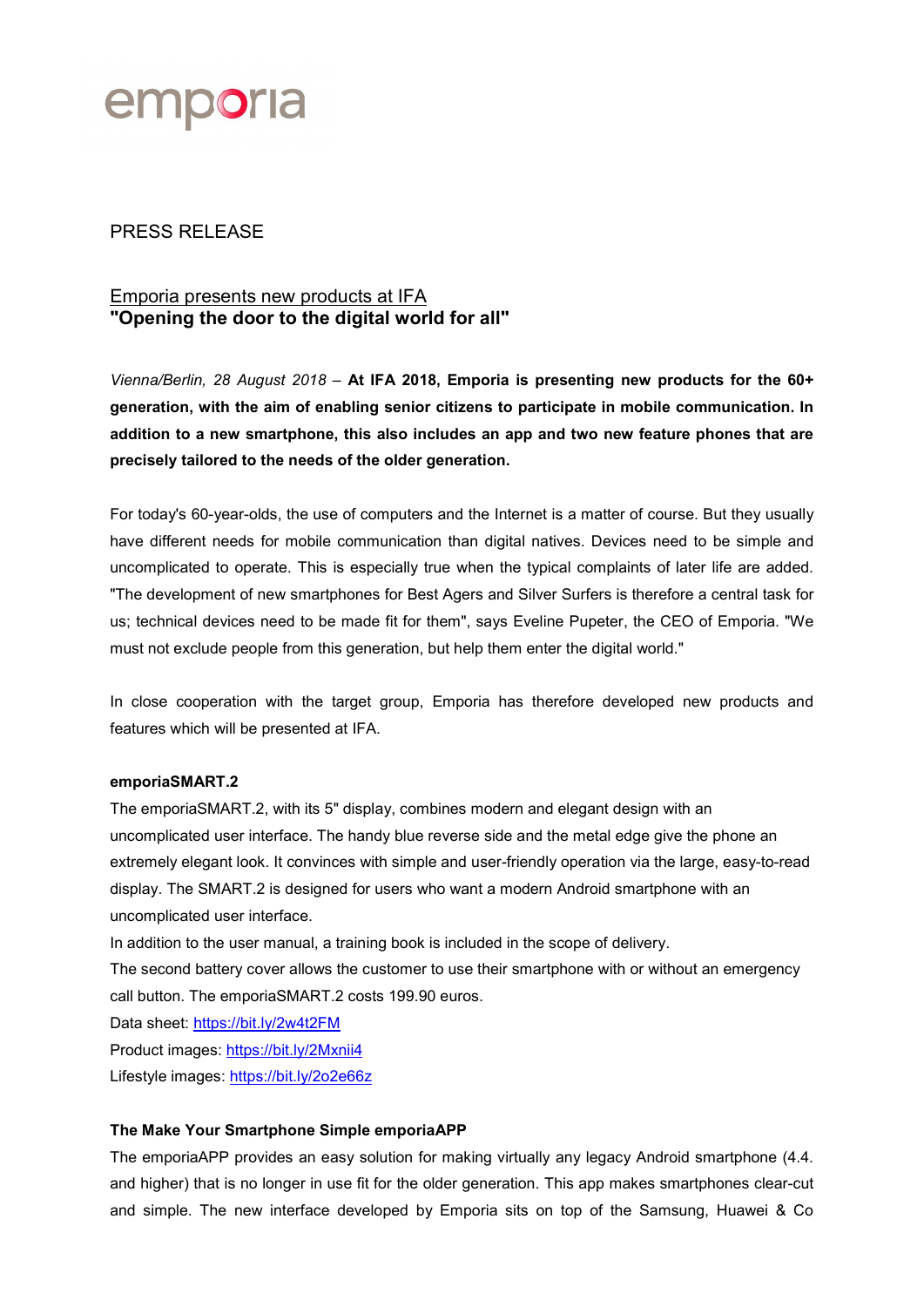# emporia

smartphone, transforming it into a touch phone with a simple menu structure, large, easy-to-read icons and intuitive operation. The Make Your Smartphone Simple app is offered especially for smartphone newcomers in combination with a training book that sells at 24.90 euros in Germany. The app is also available (without the training book) from the Google Play Store for 9.90 euros.

Data sheet: https://bit.ly/2OVOyTZ

Product images: https://bit.ly/2NcVKuD

Lifestyle images: https://bit.ly/2BE9IUJ

## Feature phones are still en vogue - with and without WhatsApp

In mid-September, Emporia will also launch the **emporiaTALKSmart**, a feature phone with WhatsApp functionality, on the German market. WhatsApp is pre-installed, which helps the 60+ generation company to open up access to the world of their children and grandchildren. Photos and text messages can be sent back and forth between generations via WhatsApp. Like all emporia products, the "emporiaTALKSmart" is easy to operate, has a 2.4'' display and is additionally splash water-proof (IP54). The price: 79.90 euros Data sheet: https://bit.ly/2OXtpsI Product images: https://bit.ly/2LltELR Lifestyle images: https://bit.ly/2wjLo4B

The emporiaOne feature phone (59.99 euros) is being introduced in an elegant flip format in black/red and space grey/silver with a 2 MP camera, a 1.77'' outdoor display and two battery covers, with or without an emergency call button. When closed, the user can take calls and hang up. In addition, this device is splash water-proof (IP 54).

Data sheet: https://bit.ly/2w77DM5 Product images: https://bit.ly/2o3NT7D Lifestyle images: https://bit.ly/2PyYvb8

"Thanks to these new products, we are opening the door to the digital world for everyone with products that can be operated intuitively. Our experience shows that people who are interested in technology can also become mobile online users aged 80+. Our goal is for even more seniors to get on board with our new products and make friends with digitalisation," says Emporia boss Pupeter.

Visit us at IFA and discover more about our new products. You will find us in hall 4.2, booth 119